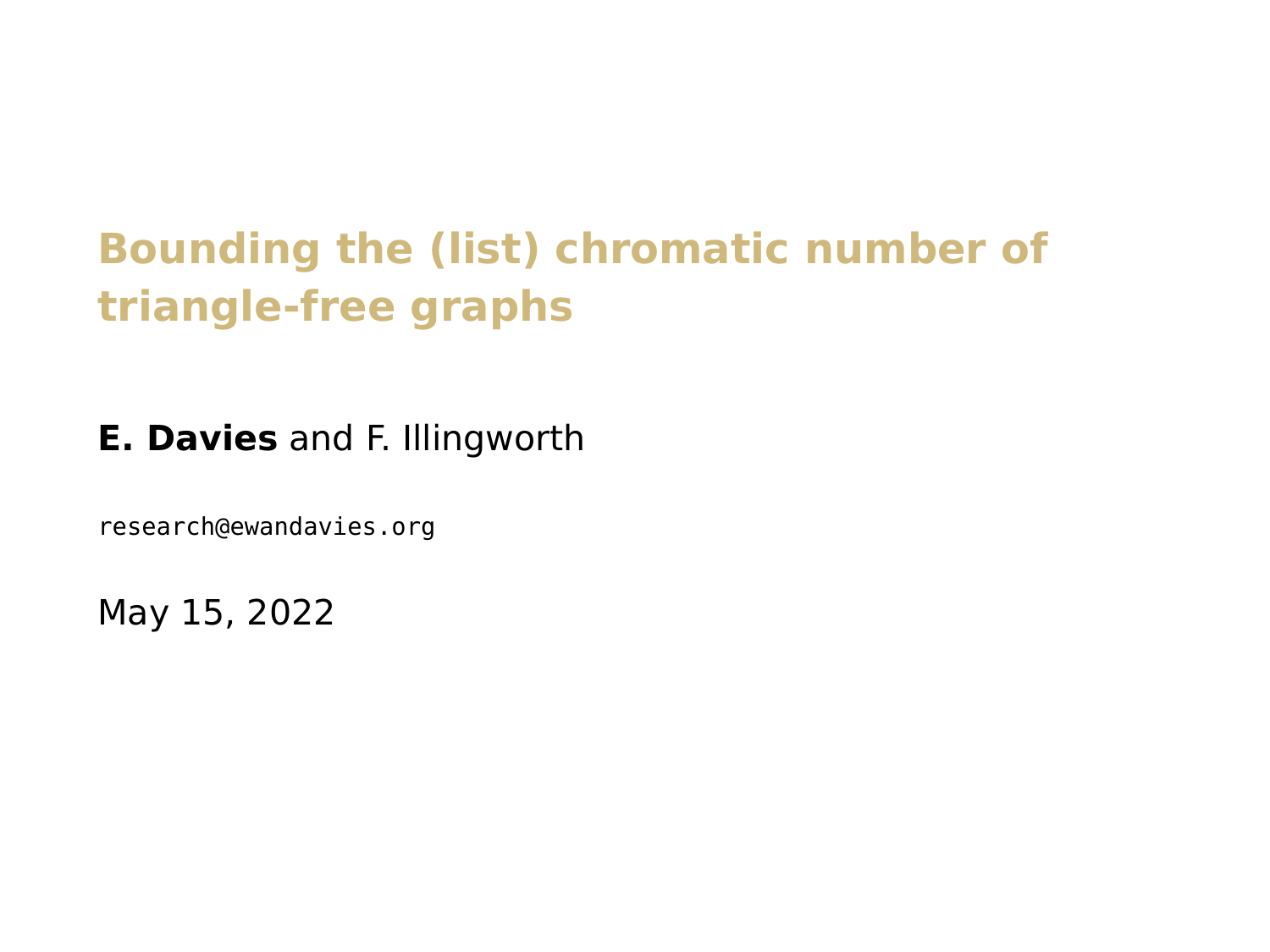### **Basic graph theory concepts**

- **•** Δ is **maximum degree**, α is the size of the largest **independent set**, χ is the **chromatic number**
- **•** *ρ* is the **Hall ratio** mαx ∅**̸=**H**⊂**G α**(**H**) |**H**|**
- **•**  $\chi_f$  is the least k such that there's a probability distribution on independent sets such that for all  $v$ ,  $Pr(v \in I) \ge 1/k$
- **χ**<sub>l</sub> is the least k such that whenever the vertices of a graph are given lists of  $k$  allowed colors, there is a proper coloring using allowed colors
- $\chi_c$  is more general: for each edge  $uv$  specify an arbitrary matching of 'forbidden pairs' from the lists  $L(u)$  and  $L(v)$
- In any graph  $\rho \leq \chi_f \leq \chi \leq \chi_f \leq \chi_c$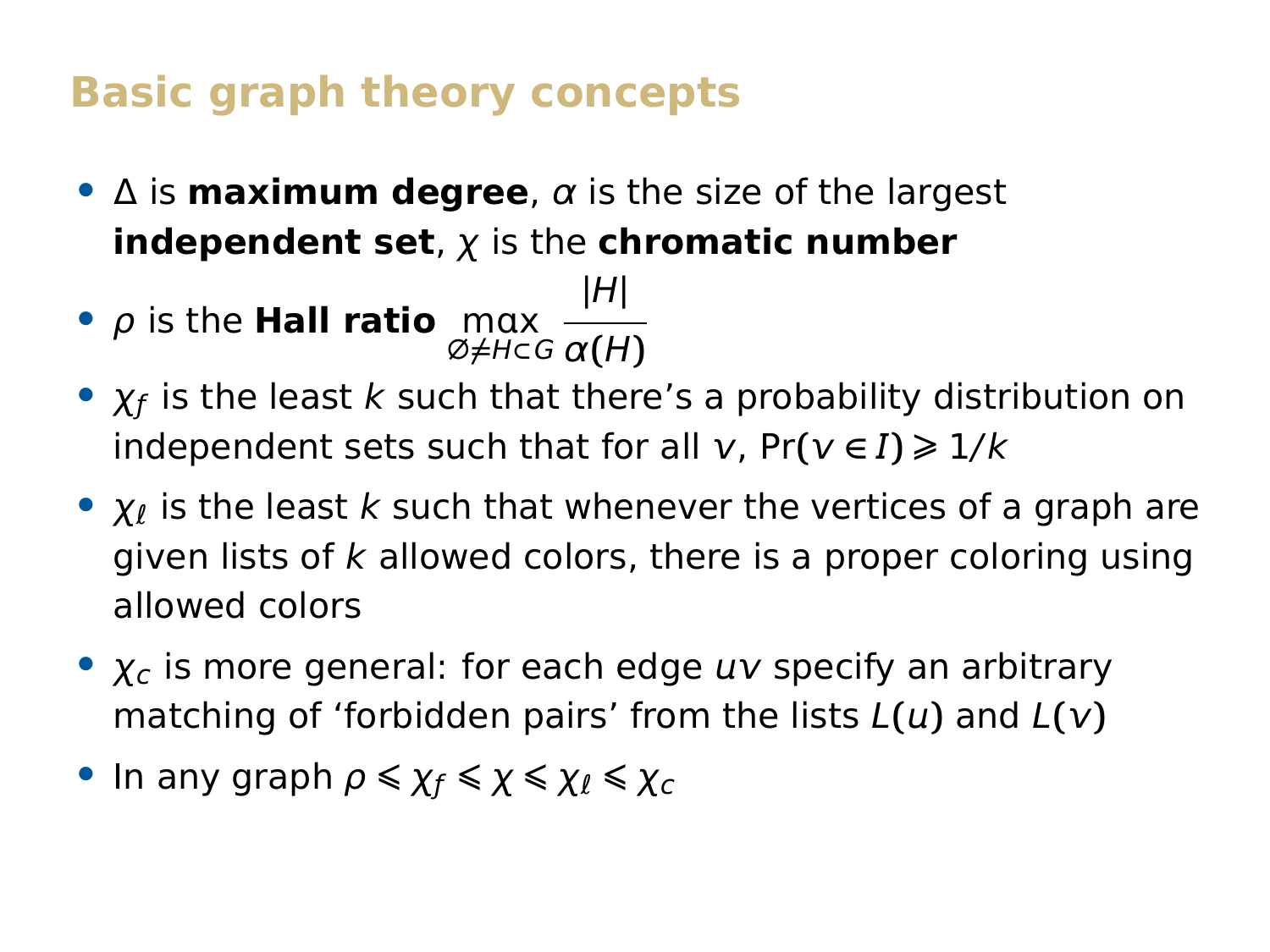#### **How does local structure constrain** χ**(**G**)?**

- **•** Greedy algorithm: <sup>χ</sup> **<sup>⩽</sup>** <sup>Δ</sup> **<sup>+</sup>** <sup>1</sup>
- **•** Brooks (1941): this is tight only for odd cycles and cliques
- **•** Descartes (Tutte, 1954): there are triangle-free graphs with arbitrarily large chromatic number
- **•** Vizing (1968): posed the problem of bounding χ in terms of Δ for **triangle-free graphs**
- Various authors (1977-8): for triangle-free graphs  $\chi \leq \frac{3}{4}$  $\frac{3}{4}(\Delta + 2);$ Kostochka (1978):  $\chi \leqslant \frac{2}{3}$  $\frac{2}{3}(\Delta + 3)$
- **•** Johansson (1996): <sup>χ</sup> **<sup>⩽</sup>** <sup>O</sup>**(**Δ/ log Δ**)** Molloy (2019): χ **<sup>⩽</sup> (**1 **+** o**(**1**))**Δ/ log Δ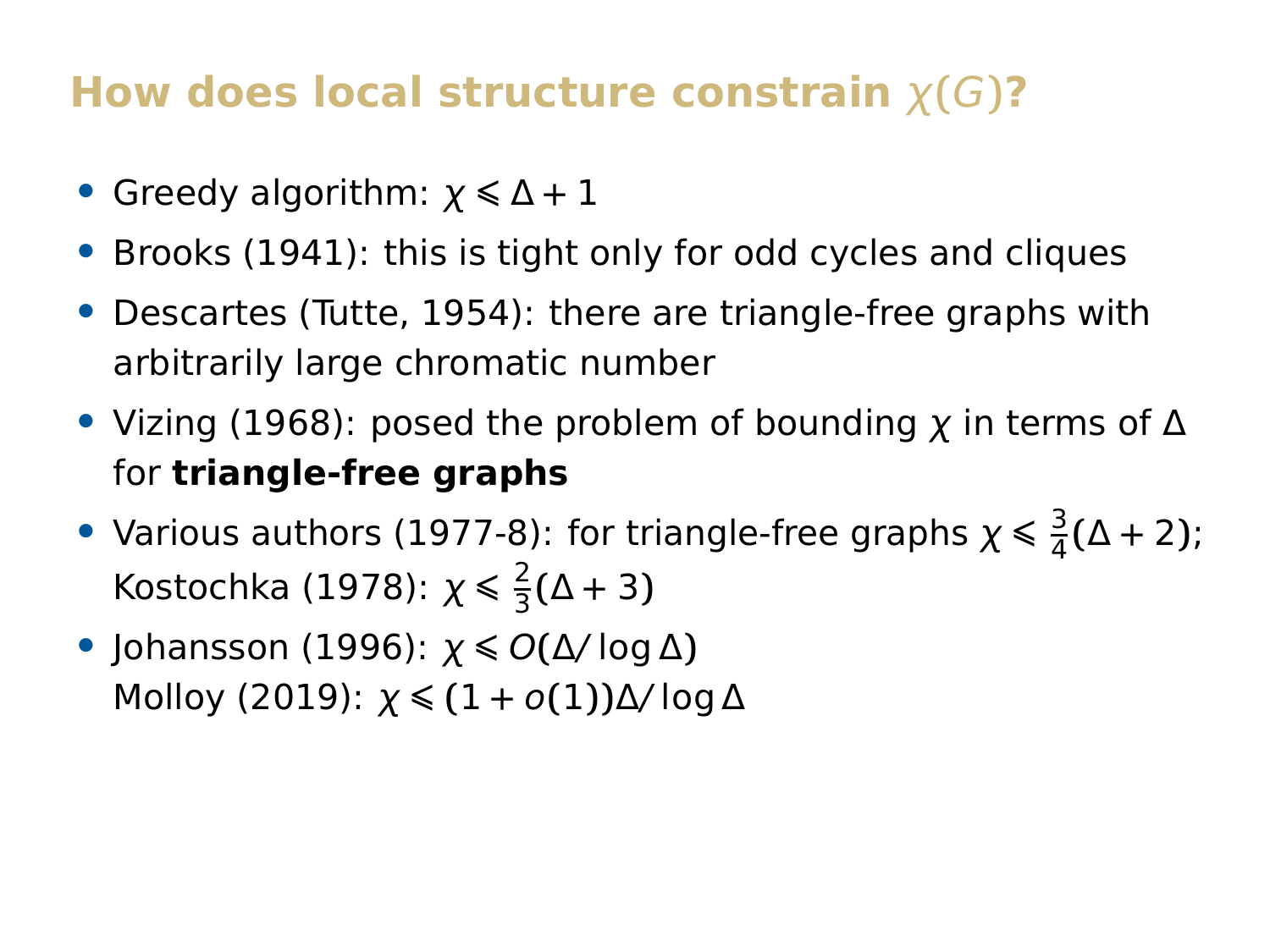# **Refined notions of coloring**

#### **List coloring**

- **•** Greedy algorithm still works: <sup>χ</sup><sup>ℓ</sup> **<sup>⩽</sup>** <sup>Δ</sup> **<sup>+</sup>** <sup>1</sup>
- **•** Vizing (1976) gave the list version of Brooks' theorem
- **•** Methods of Johansson (1996) and Molloy (2019) also apply to list coloring: for triangle-free graphs  $\chi_{\ell}(G) \leq (1 + o(1))\Delta/\log \Delta$

#### **Correspondence coloring**

- **•** Greedy algorithm *still* works:  $\chi$ <sub>*c*</sub> ≤ Δ + 1
- **•** Bernshteyn, Kostochka and Pron (2017) gave a corresponding version of Brooks' theorem
- **•** Bernshteyn (2016, 2019) adapted the methods of Johansson and Molloy: for triangle-free graphs  $\chi_c \leq (1 + o(1))\Delta/\log \Delta$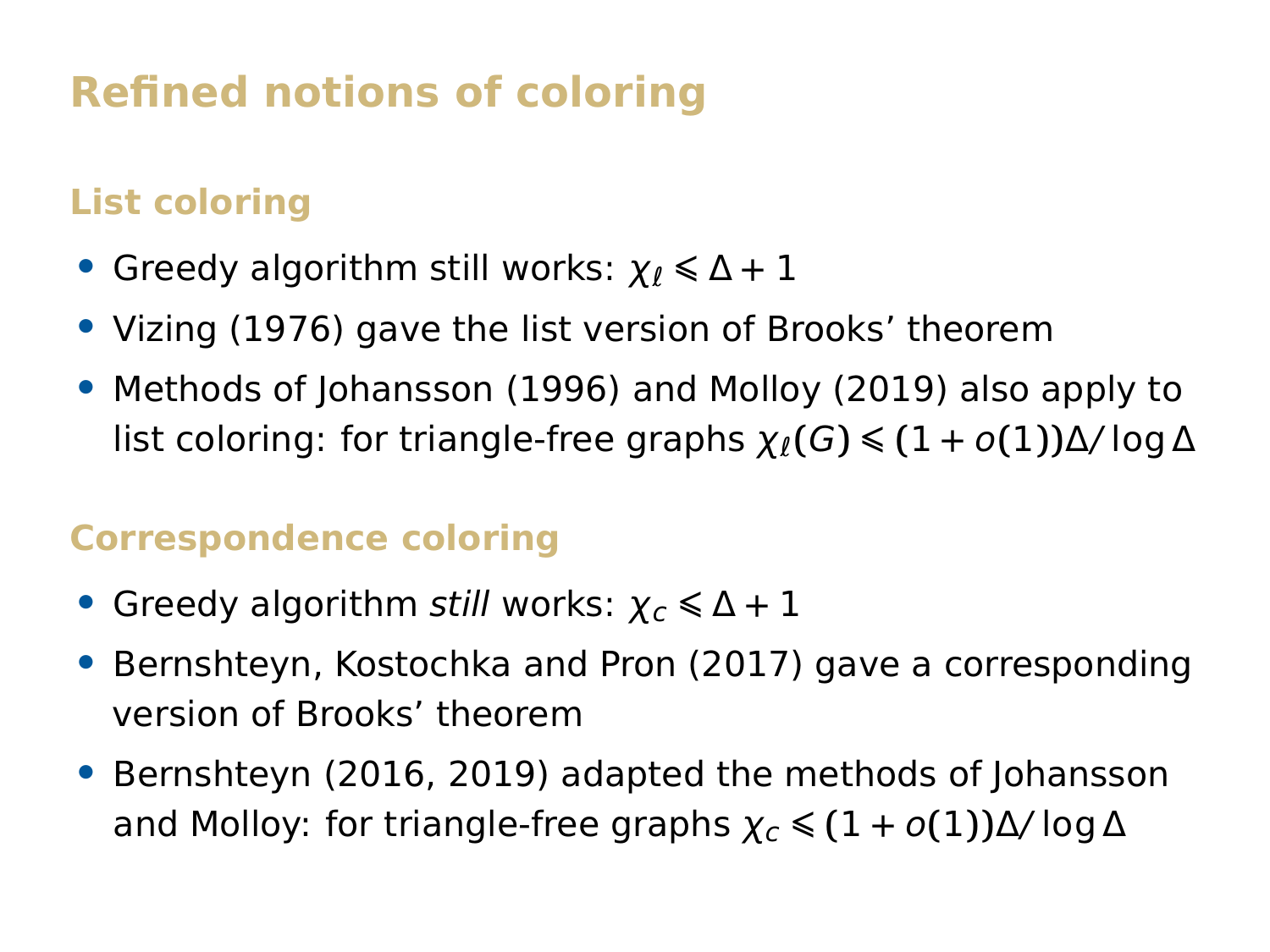## **The** χ**-Ramsey problem for triangle-free graphs**

- Erdős (1967) asked for the greatest chromatic number among n-vertex triangle-free graphs
- **•** Related to the classic Ramsey problem of finding the largest independent set in triangle-free graphs as iteratively pulling out such sets gives a coloring, cf. Erdős and Hajnal (1985)
- **•** Each of  $\rho \leq \chi_f \leq \chi$  ≤  $\chi_{\ell} \leq \chi_c$  has a Ramsey-type question
- **•** Bounding <sup>ρ</sup> **<sup>=</sup>** mx∅**̸=**H**⊂**<sup>G</sup> **|**H**|**  $\frac{|H|}{\alpha(H)}$  in K<sub>r</sub>-free graphs is classic Ramsey theory, bounding each of the others is **harder**
- **•** Mostly we don't know the correct dependence of ρ on n, but the question of how close the bound for  $x$  can be made to the best-known for  $\rho$  is still interesting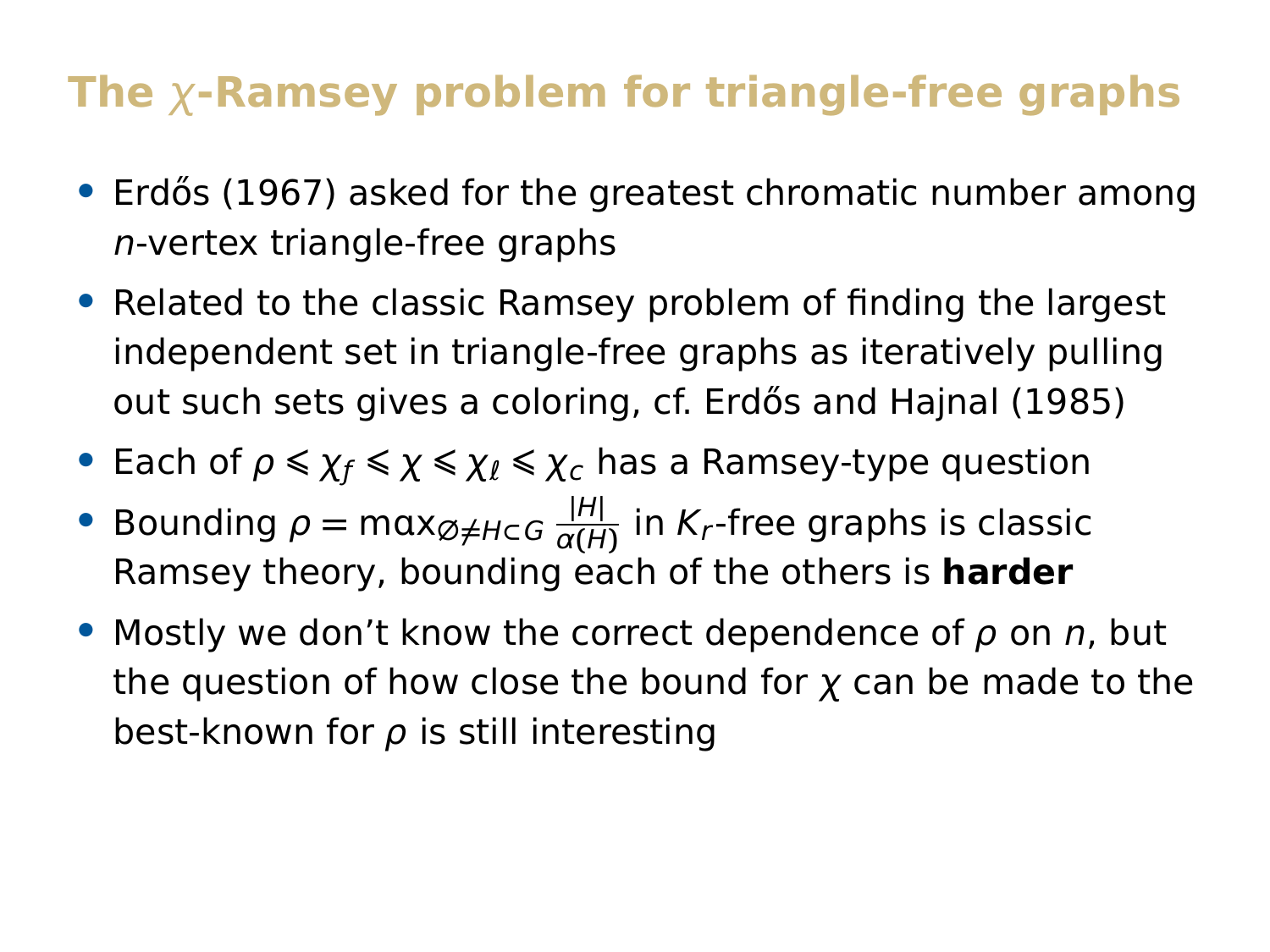# **The** χ**-Ramsey problem for triangle-free graphs**

- **•** Ajtai, Komlós and Szemerédi (1980):  $\rho$  ≤ *O*( $\sqrt{\frac{n}{\log n}}$ )
- **•** Shearer (1983) improved to **( p**  $\sqrt{2} + o(1) \sqrt{n/\log n}$
- Iterating gives  $χ ≤ (2√$  $\sqrt{2} + o(1) \sqrt{n/\log n}$
- **•** What is that extra factor '2' doing there?
- **•** Pulling out independent sets does not seem to work for list (or correspondence) coloring. What is the correct order of growth?
- **•** Cames van Batenburg, de Joannis de Verclos, Kang, and Pirot (2020) asked such questions, while proving  $\chi_f \leq (2+o(1))\sqrt{n/\log n}$  and  $\chi_\ell \leq O(n)$ **p** n**)**
- **•** The correct growth rate for  $\chi_c$  is actually  $\Theta(n/\log n)$ (cf. Král', Pangrác, and Voss 2005 and Bernshteyn 2016, 2019)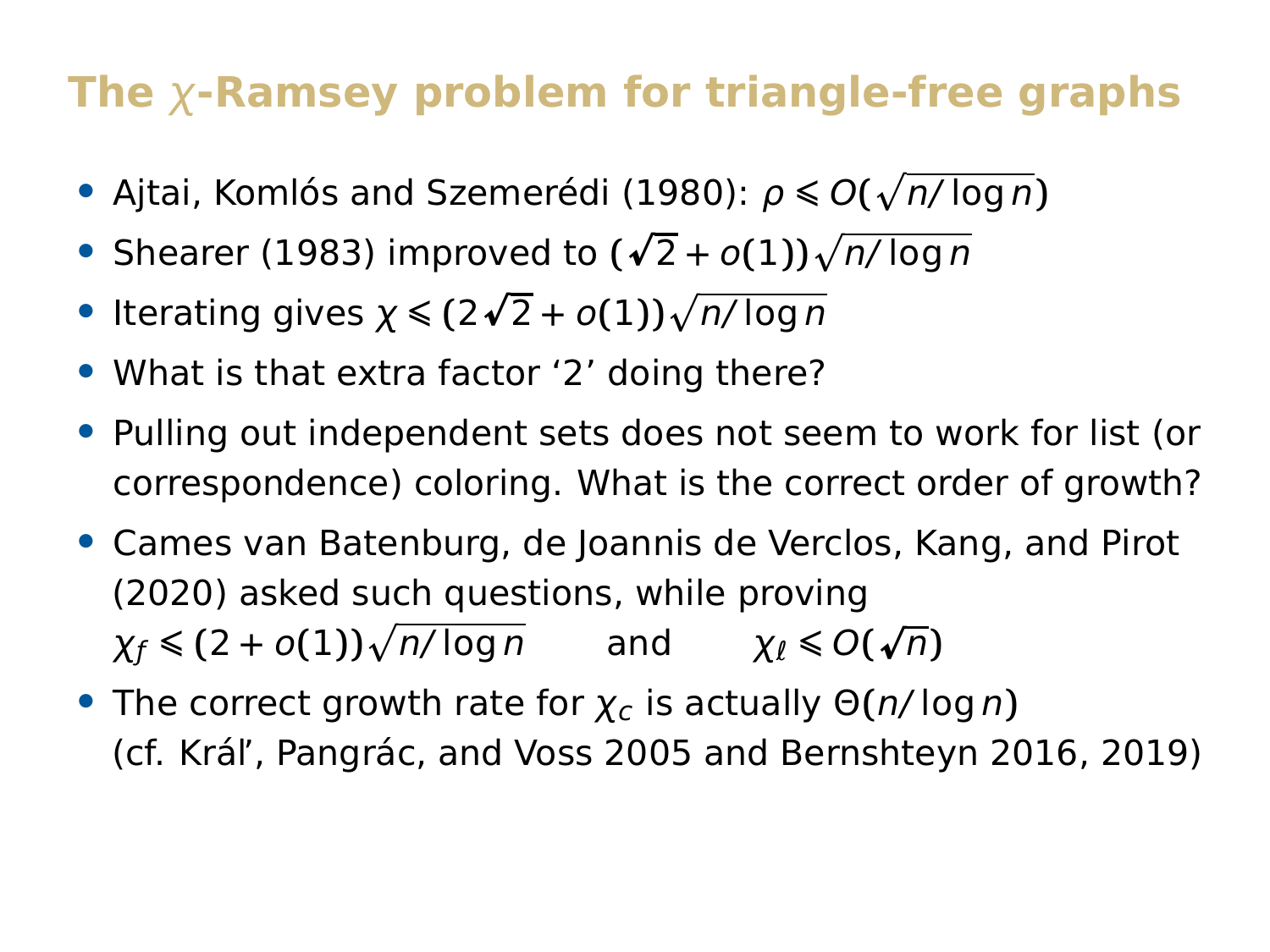#### **Our results in triangle-free graphs**

- **•** For chromatic number we match the previous bound for fractional chromatic number:  $\chi \leqslant (2+o(1))\sqrt{n/\log n}$
- **•** So we now ask why there is an extra factor '√2'...
- **•** For list chromatic number we show  $\chi$ <sub>*l*</sub> ≤ *O*( $\sqrt{n/\log n}$ )
- **•** Our method highlights subtle aspects of list coloring: bounds in terms of **color-degree**, etc. . .
- **•** Adapting existing methods also yields bounds in terms of the number of **edges** or **genus** that are tight up to a constant factor, cf. Poljak and Tuza (1994), Nilli (Alon, 2000), Gimbel and Thomassen (2000)
- **•** The paper is here: <https://doi.org/10.1137/21M1437573> and here: <https://arxiv.org/pdf/2107.12288>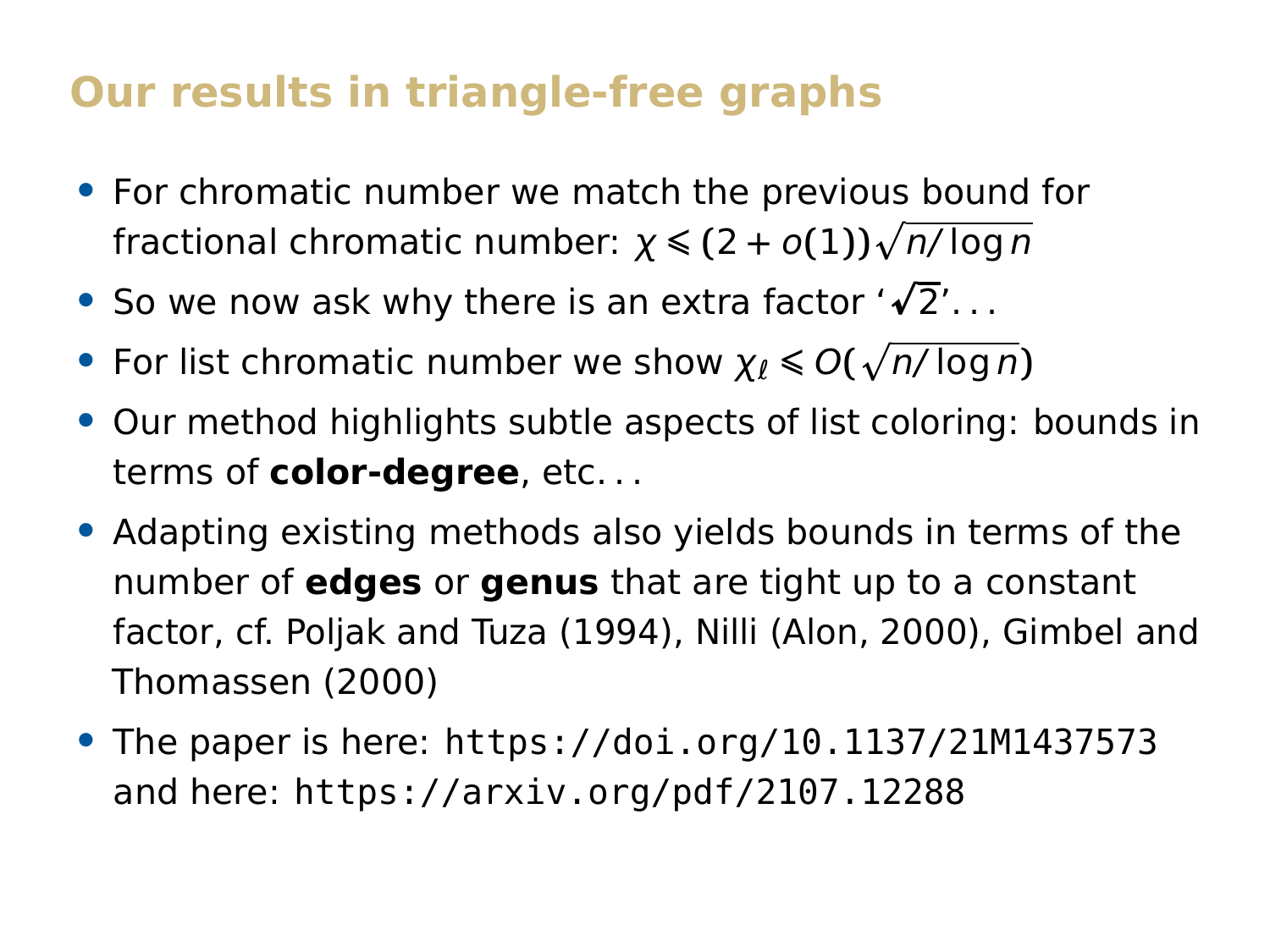#### **The proof sketch for chromatic number**

- **•** Ignore all *o*(1) terms and prove  $\chi$  ≤ 2 $\sqrt{n/\log n}$  by induction
- **•** We are done by Molloy's theorem if Δ ≤  $\sqrt{n \log n}$
- Let  $v$  be a vertex of larger degree and let  $G' = G N(v)$  on *n'* ≤ *n* − √*n* log *n* vertices
- **•** Since  $N(v)$  is independent,  $\chi(G) \leq 1 + \chi(G')$  and by induction,

$$
\chi(G') \leq 2\sqrt{\frac{n'}{\log n'}} \lesssim 2\sqrt{\frac{n-\sqrt{n\log n}}{\log n}} \leq 2\sqrt{\frac{n}{\log n}} - 1
$$

**• Exercise:** extend this sketch to a correct proof!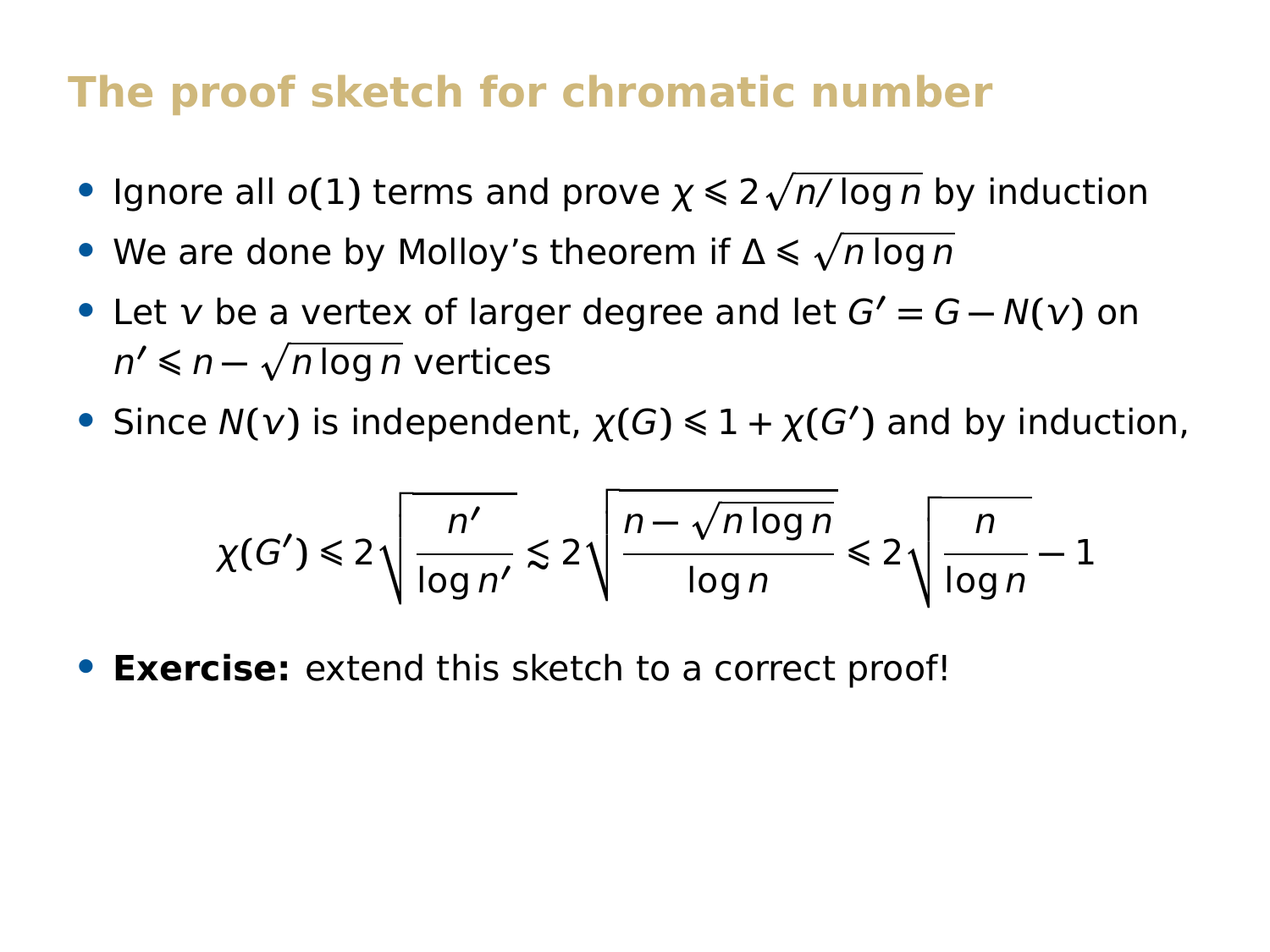# **The idea for list chromatic number**

- Let each vertex have a list  $L(v)$  of allowed colors
- Can't assume all neighbors of v are allowed the same color
- **•** But there's a notion of **color-degree** that works: for <sup>c</sup> **<sup>∈</sup>** <sup>L</sup>**()**, deg<sub>L</sub>(v, c) is the number of neighbors of v that have color c on their list
- **•** Happily, due to Amini and Reed (2008), Alon and Assadi (2020), or even Anderson, Bernshteyn and Dhawan (2022+) we have a color-degree analogue of Johansson's theorem

#### **Theorem**

If L is a list-assignment for a triangle-free graph G such that  $|L(v)| \geq (4 + o(1))d/\log d$  and every  $deg_L(v, c) \leq d$ , then G admits an L-coloring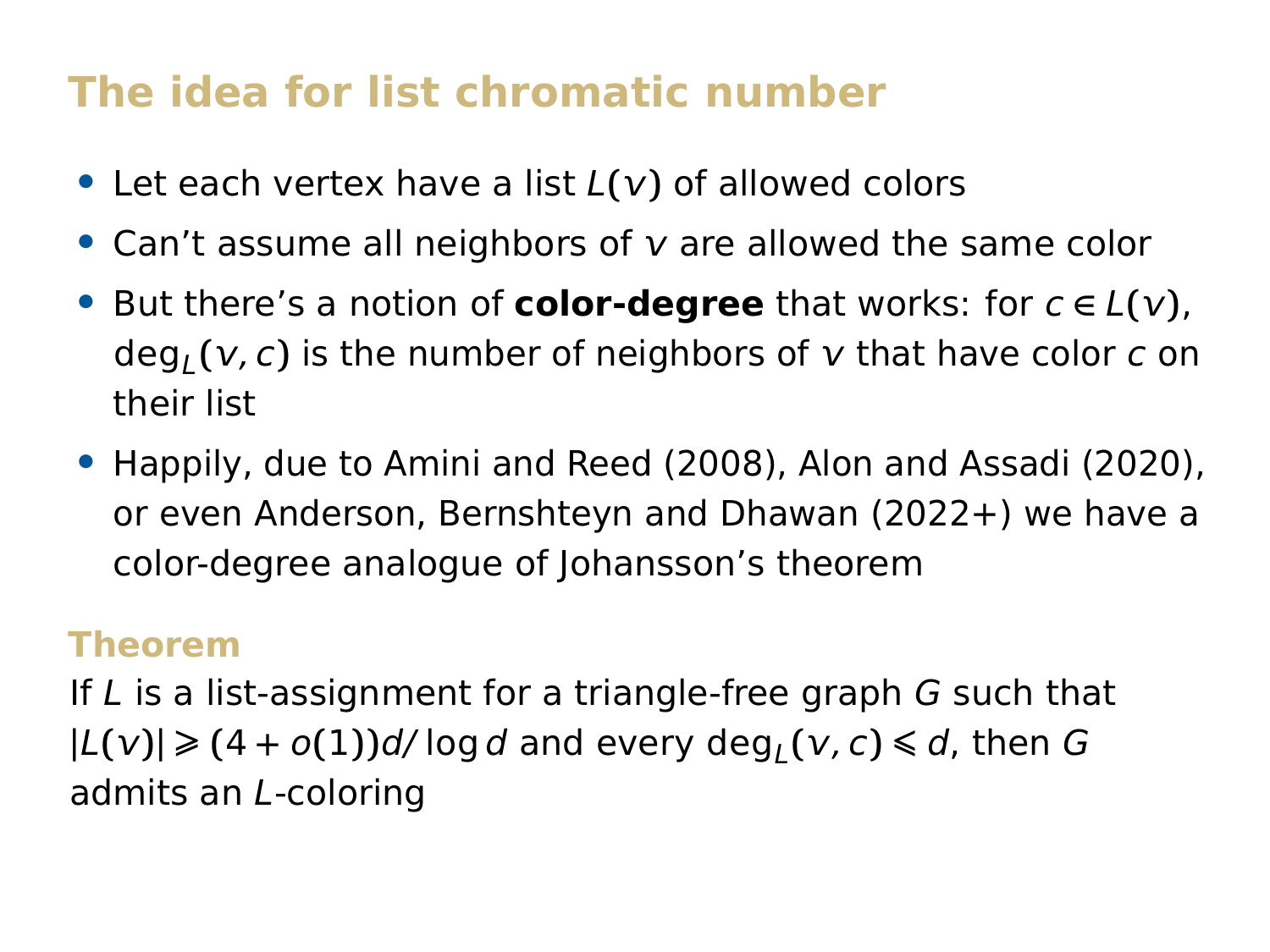#### **The proof for list chromatic number**

- If all color-degrees are  $O(\sqrt{n \log n})$  then done by theorem
- **•** Otherwise, there's a vertex , a color <sup>c</sup> **<sup>∈</sup>** <sup>L</sup>**()**, and a large set  $S_c \subset N(\nu)$  such that  $c \in L(\nu)$  for  $w \in S_c$
- Color  $S_c$  with c and let  $G' = G S_c$  with lists  $L'(w) = L(w) \setminus \{c\}$
- Observe that G admits an *L*-coloring if G' admits an *L'*-coloring
- **•** Set up the constant factors and an induction hypothesis such that G**′** admits an L **′** -coloring by induction
- **•** Some constant factor loss due to pesky '4' in the theorem
- **•** Improving '4' to '1' in the theorem is an open problem, conjectured by Cambie and Kang (2021) and Anderson, Bernshteyn and Dhawan (2022+); would imply the same bound on  $\chi_{\ell}$  that we proved for  $\chi$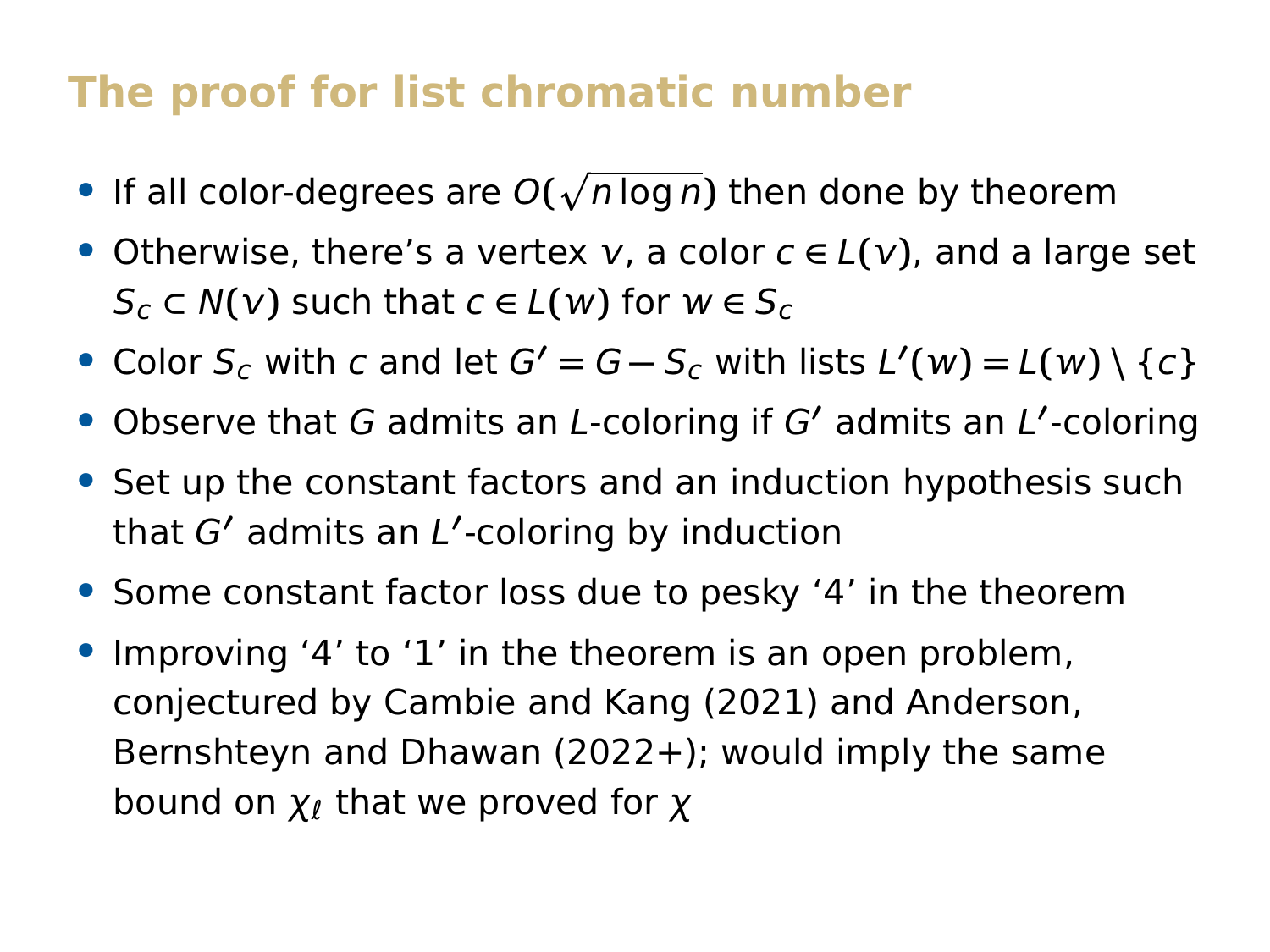#### **Further reducing the constant**

- **•** Kelly and Postle (2018+) posed a conjecture which would allow Neiry and Fostie (2016+) posed a conjecture which would allow<br>us to remove the '√2' and match Shearer's upper bound for *ρ* in triangle-free graphs with a bound for  $\chi_f$
- **•** Their conjecture is equivalent to the existence of a probability distribution on independent sets in a triangle-free graph such that for every vertex  $v$

$$
\Pr(\nu \in I) \geq (1 - o(1)) \frac{\log \deg(\nu)}{\deg(\nu)}
$$

 ${\rm cf.}$  Shearer (1991)  $\alpha\geqslant\sum_{\nu\in V(G)}(1-o(1))\frac{\log\deg(\nu)}{\deg(\nu)}$ 

- **•** I do not know of any analogous conjecture/argument that would show we can remove a '**<sup>p</sup>** 2' for χ or χ<sup>ℓ</sup>
- **•** This seems interesting!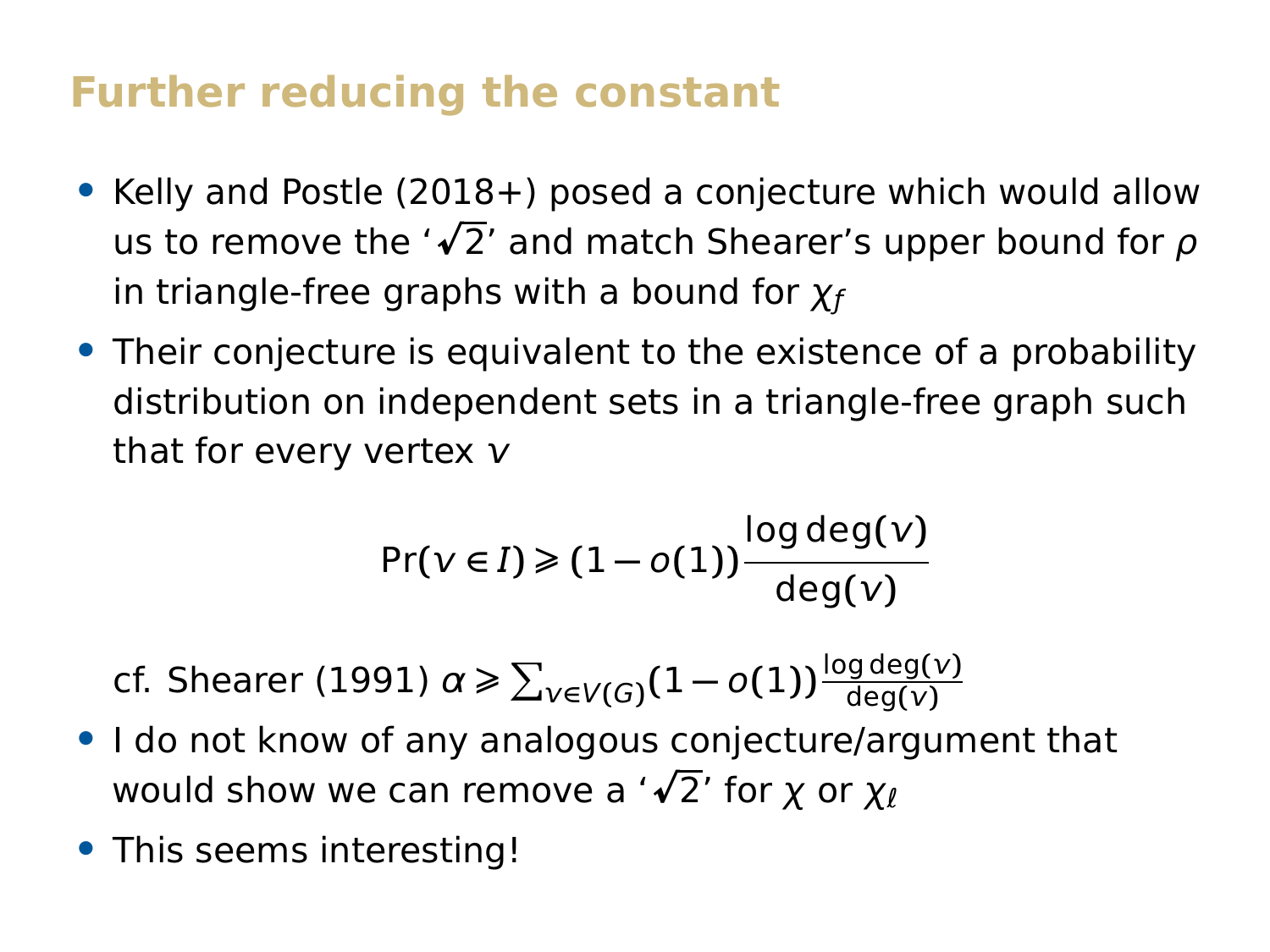#### **Further technicalities I**

- **•** The theorem of Anderson, Bernshteyn and Dhawan actually states that for an **arbitrary** graph G with list assignment L, if
- $|L(v)| \geq (4 + o(1))d/\log d$
- (b)  $deg_L(v, c) \le d$  for all color degrees
- $(c)$  for all colors c, the subgraph of G induced by the vertices with c on their lists is triangle-free

then G admits an L-coloring.

- **•** That is, we can push the triangle-freeness onto the 'cover graph' which represents conflicts between colors on lists of G
- **•** Actually, their theorem holds for correspondence coloring. . .
- **•** Still, it seems reasonable that '4' can be reduced to '1'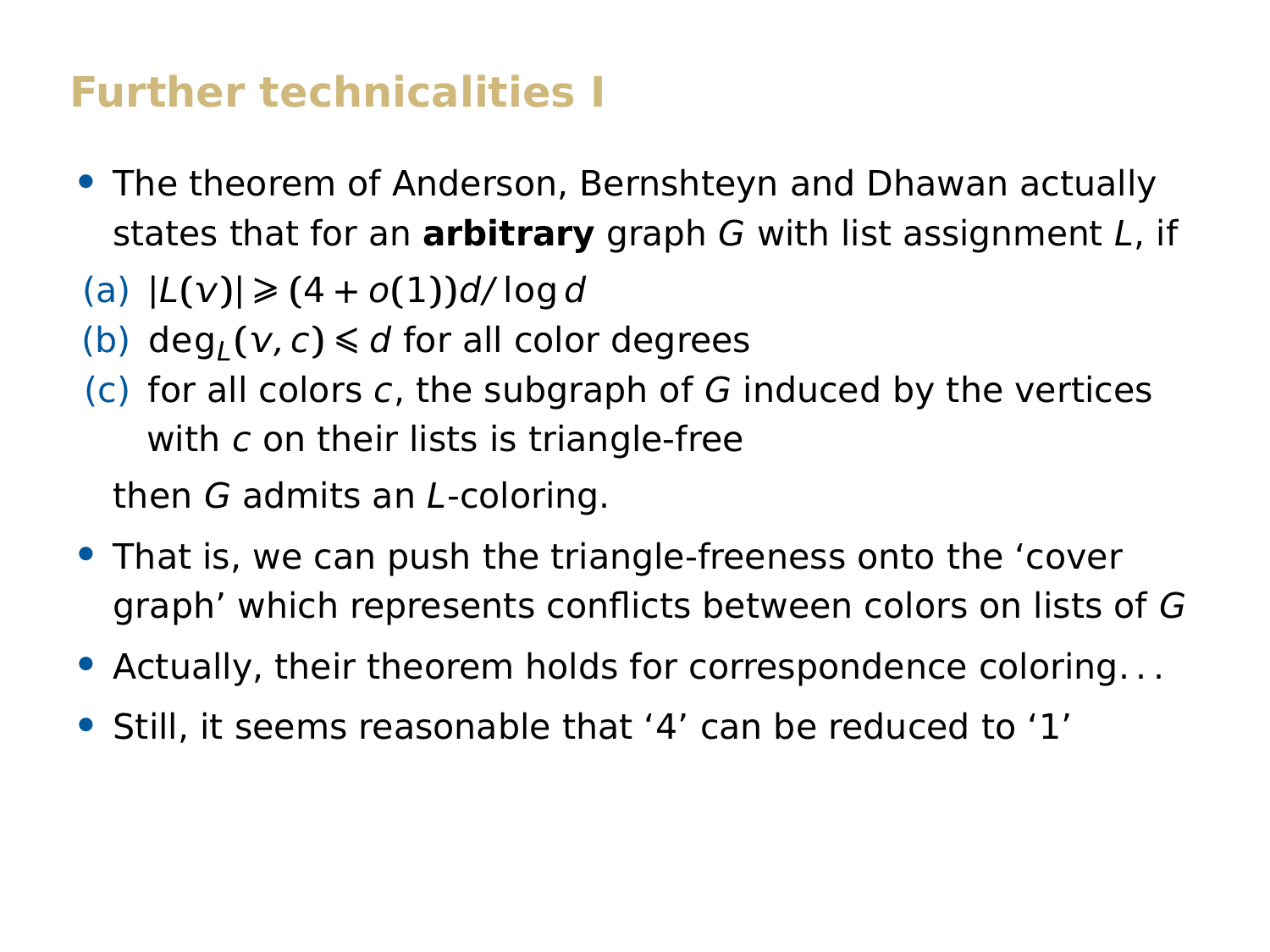### **Further technicalities II**

- **•** An alternative perspective seeks results with 'local' bounds: Let G be a triangle-free graph with list assignment L such that for all vertices  $v$  and colors  $c \in L(v)$  we have  $|L(v)| \geq (1 + \varepsilon) \deg_L(v, c) / \log \deg_L(v, c)$
- **•** Additional conditions are needed for an L-coloring (D., de Joannis de Verclos, Kang, and Pirot 2020)  $\mathbf{e} \cdot \mathbf{g}$ . for some  $d \geq d_0(\varepsilon)$  we need polylog $(d) \leq \deg_L(\mathbf{v}, c) \leq d$
- **•** Kelly (2019) conjectures (roughly) that in this case G should indeed admit an L-coloring
- **•** D., de Joannis de Verclos, Kang, and Pirot (2020) proved this when the bound is in terms of deg**()** instead of color-degree
- **•** Kelly showed that the full version of his conjecture implies the probability distribution conjecture of Kelly and Postle!
- **•** What about pushing triangle-freeness into the cover?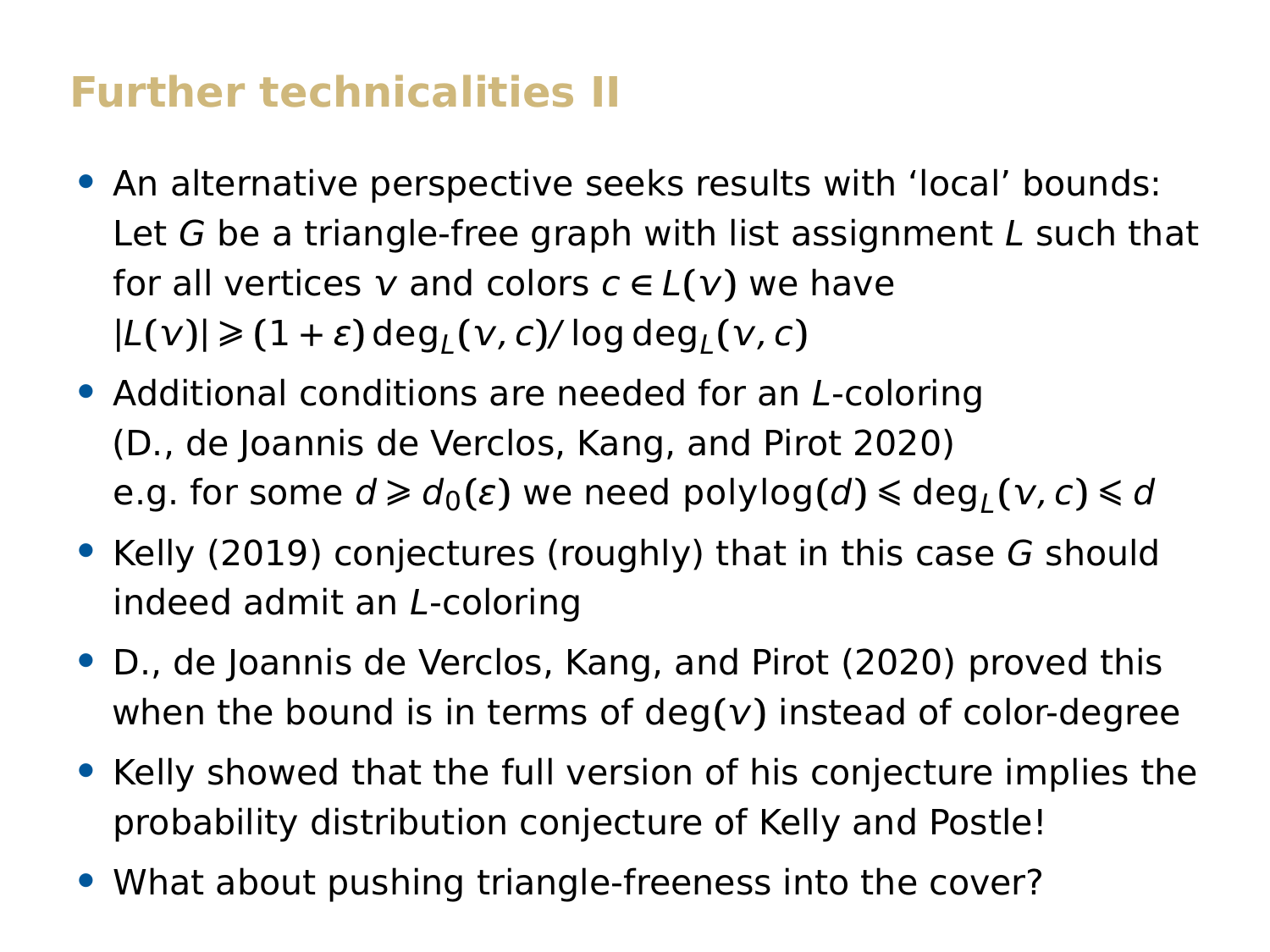#### **Further technicalities III**

- **•** Versions of Molloy's theorem are known for other 'locally sparse' conditions which invites applications of our methods to a range of χ-Ramsey questions
- **•** We decided not to do this, as it largely concerns chasing constant factors in bounds we don't know are tight
- **•** Many of the best-known bounds here follow from adaptations of Molloy's method (D., Kang, Pirot and Sereni 2020+) but these methods are not known to work with color-degrees
- **•** Recent works of Anderson, Bernshteyn and Dhawan (2021+, 2022+) are based on Johansson's earlier approach and give color-degree results in  $K_{t,t}$  or  $K_{1,t}$ -free graphs